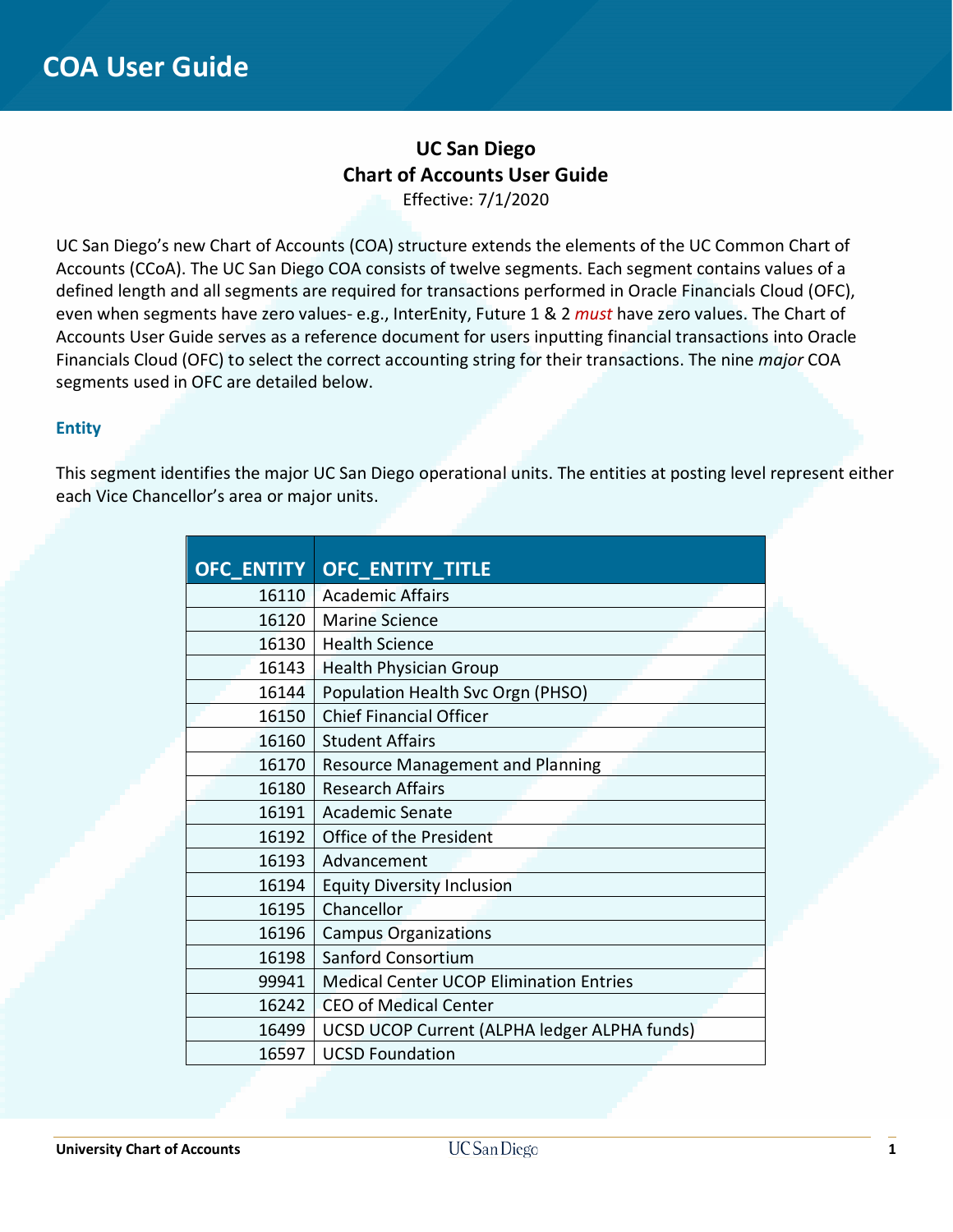#### **Fund**

COA fund structure focuses on external fund restriction for audited financial statement presentation. There are 5 fund categories with detailed values under each. The category descriptions are:

| Unrestricted                     | All other funds not defined below which may be used for general<br>operations of the University. |  |
|----------------------------------|--------------------------------------------------------------------------------------------------|--|
|                                  |                                                                                                  |  |
| <b>Restricted Expendable</b>     | These assets may be fully expended but only for specific purposes                                |  |
|                                  | identified by the donor or external entity providing the funds                                   |  |
| <b>Restricted Nonexpendable</b>  | Endowment and similar type funds in which donors or other third                                  |  |
|                                  | parties have stipulated, as a condition of the gift, that the principal be                       |  |
|                                  | maintained inviolate and in perpetuity, and invested for the purpose of                          |  |
|                                  | producing present and future income, which may either be expended                                |  |
|                                  | or added to principal.                                                                           |  |
| Net Investment in Capital Assets | These represent the university's net investment in campus facilities,                            |  |
| (NICA)                           | equipment and infrastructure, net of outstanding debt obligations                                |  |
|                                  | related to these capital assets.                                                                 |  |
| <b>Agency Funds</b>              | These are funds held at the university on behalf of another entity for                           |  |
|                                  | which UCSD has custodial responsibility. They are not used for                                   |  |
|                                  | university operations and show the movement of assets and liabilities.                           |  |

Gift and Endowment funds are alpha-numeric to allow for a large number of posting level funds, but other funds are all numeric.

### **Financial Unit**

Financial Unit (FinUnit) represents a unit with an ongoing business objective, with a responsible individual with fiscal authority over budget and costs, an identifiable group of employees, and generally physical space. Every FinUnit must submit its own budget. FinUnit will also be used for approvals, routing, and authorizations. The first two digits of the Financial Unit correlate to the last two digits of the Entity code.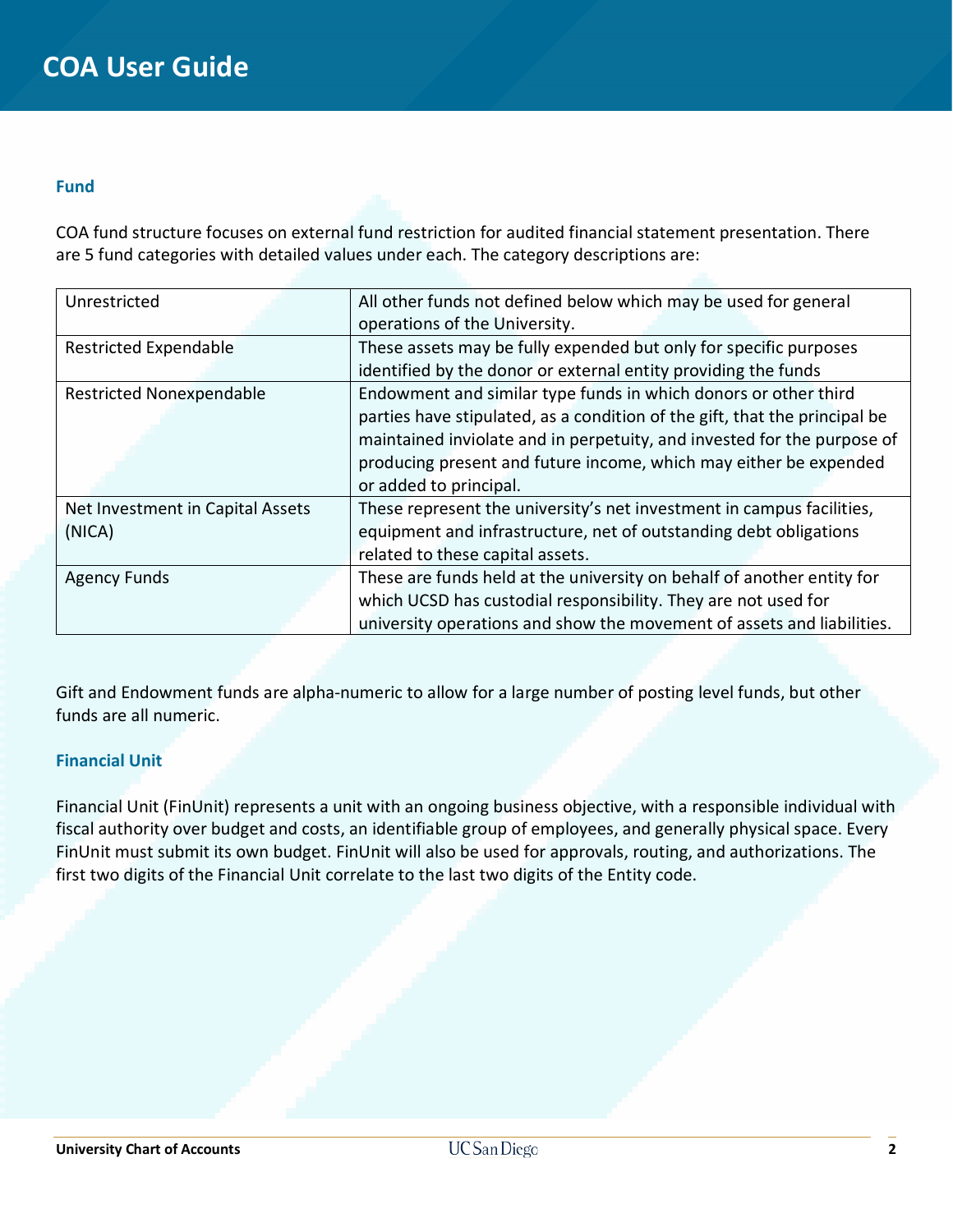| <b>Financial Unit Level 1 Title</b>            | <b>First 2 Digits</b> |
|------------------------------------------------|-----------------------|
| <b>Academic Affairs</b>                        | 10                    |
| Marine Science                                 | 20                    |
| <b>Health Science</b>                          | 30                    |
| <b>Medical Center UCOP Elimination Entries</b> | 41                    |
| <b>CEO of Medical Center</b>                   | 42                    |
| <b>Health Physician Group</b>                  | 43                    |
| Population Health Svc Orgn                     | 44                    |
| <b>Chief Financial Officer</b>                 | 50                    |
| <b>Student Affairs</b>                         | 60                    |
| <b>Resource Management and Planning</b>        | 70                    |
| <b>Research Affairs</b>                        | 80                    |
| <b>Academic Senate</b>                         | 91                    |
| Office of the President                        | 92                    |
| Advancement                                    | 93                    |
| <b>Equity Diversity Inclusion</b>              | 94                    |
| Chancellor                                     | 95                    |
| <b>UC San Diego</b>                            | 96                    |
| Foundation                                     | 97                    |
| Sanford Consortium                             | 98                    |
| <b>UCSD UCOP ALPHA Funds</b>                   | 99                    |

### **Account**

This segment categorizes the nature of the transaction being recorded. This is either revenue-producing, an expenditure, an asset that is owned or a liability that is owed. The categories include assets, liabilities, equity, revenues, expenses and internal transfers.

| Assets                                 | <b>1xxxxx</b> |
|----------------------------------------|---------------|
| Liabilities                            | 2xxxxx        |
| Fund Balance/Net Position/Equity       | <b>3xxxxx</b> |
| <b>External Revenues</b>               | <b>4xxxxx</b> |
| <b>External Expenses</b>               | 5xxxxx        |
| Revenue and Expense Internal Transfers | 7xxxxx        |
| <b>UCOP Revenue Allocations</b>        | 74xxxx        |
|                                        |               |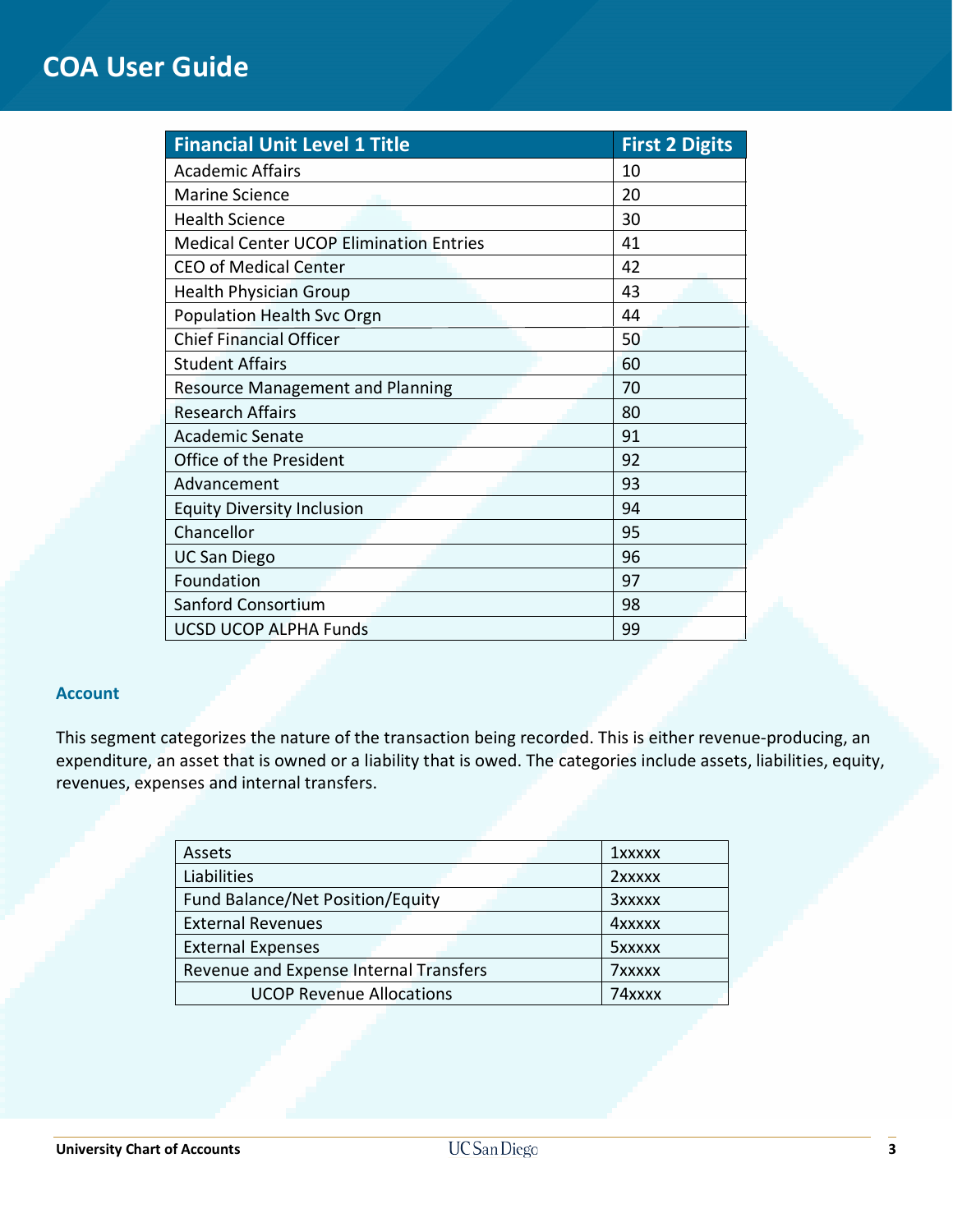| <b>UCOP Expense Allocations</b>            | 75xxxx |
|--------------------------------------------|--------|
| <b>EMF Subcontracts - Between Campuses</b> | 72xxxx |
| Recharges between Campuses                 | 78xxxx |
| <b>Internal Recharges</b>                  | 77xxxx |
| Med Center/Campus Transfers                | 73xxxx |
| Other Changes in Net Position              | 8xxxxx |

## **Function**

This segment tracks the NACUBO-defined functional expense classification. All expense transactions require an appropriate function. If account is not an expense, the function should be 000.

| <b>OFC Value</b> | <b>Title</b>              | <b>Description</b>                                                                                                                                                                                                                                                                                                                                                                                                                                                                                                                                                                                                                                                              |
|------------------|---------------------------|---------------------------------------------------------------------------------------------------------------------------------------------------------------------------------------------------------------------------------------------------------------------------------------------------------------------------------------------------------------------------------------------------------------------------------------------------------------------------------------------------------------------------------------------------------------------------------------------------------------------------------------------------------------------------------|
| 400              | Instruction               | Instruction includes expenditures for most activities that are part of<br>UC's instruction program including<br>• academic, occupational and vocation instruction (credit or<br>noncredit courses)<br>• departmental research and public services that are not separately<br>budged<br>• expenditures for department chairpersons who are also instructors<br>Note: This excludes the following (1) administrative activities of the<br>office of academic deans (falls under academic support) (2) Summer<br>Session Instruction (falls under Summer Session - Function 41) (3)<br>University Extension Instruction (falls under University Extension -<br><b>Function 61)</b> |
| 410              | <b>Summer Session</b>     | Summer Session includes unique instructional and administrative<br>activities in operation during a summer session, interim session, or<br>other period not associated with an institutions' academic term and<br>which are incurred solely a result of conducting a special session (e.g.<br>faculty salaries)                                                                                                                                                                                                                                                                                                                                                                 |
| 420              | <b>Teaching Hospitals</b> | Teaching Hospitals includes expenditures associated with patient<br>care operations of a hospital including nursing and other professional<br>services, general services, administrative services, fiscal services, and<br>charges for physical plant operations and institutional support.                                                                                                                                                                                                                                                                                                                                                                                     |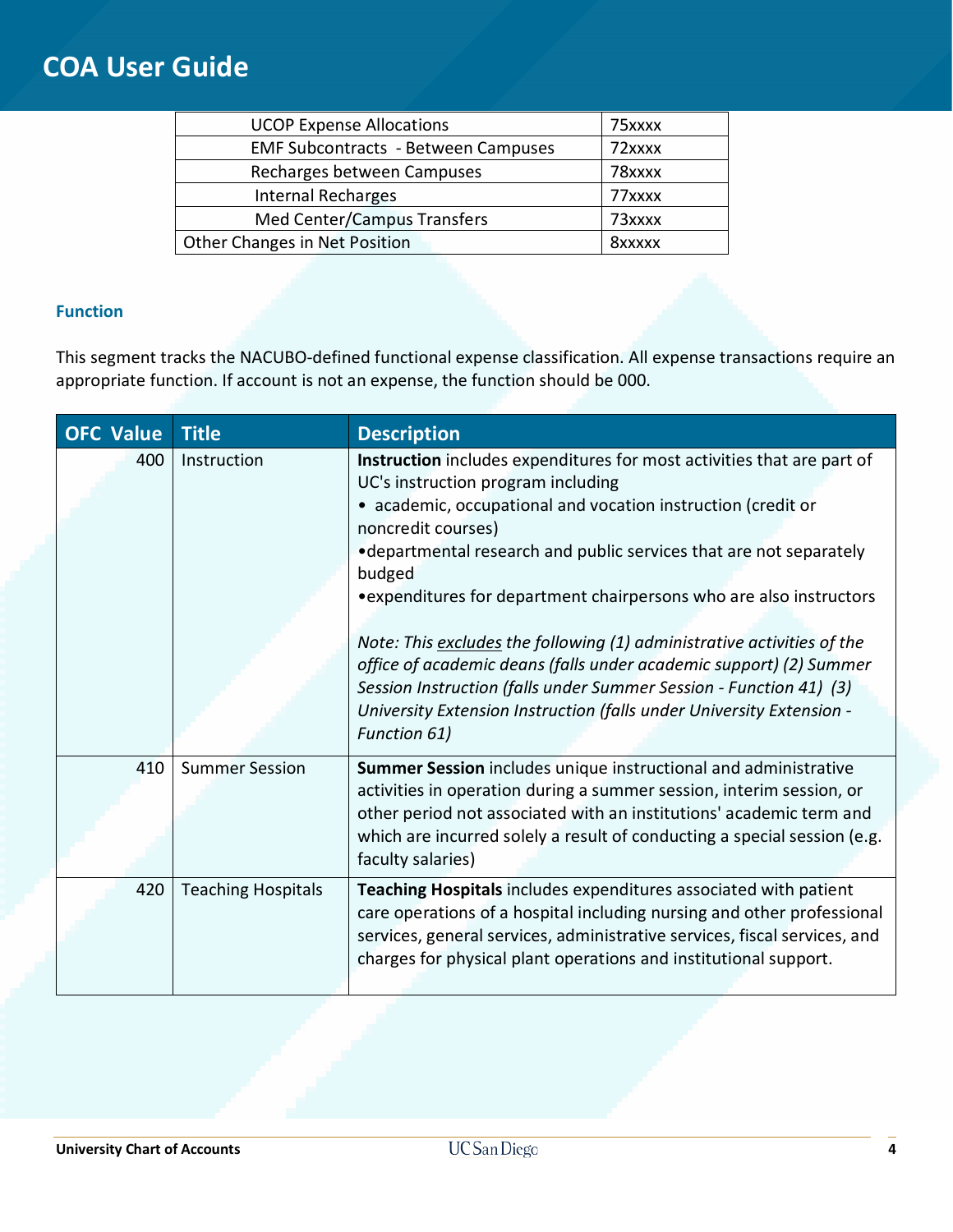| 430 | Academic Support<br><b>Non Clinical</b> | Academic Support non Clinical includes non clinical expenditures<br>primarily to provide support services for UC's three primary missions<br>(instruction, research and public service)                                                                                                                                                                                                                                                                                                                       |
|-----|-----------------------------------------|---------------------------------------------------------------------------------------------------------------------------------------------------------------------------------------------------------------------------------------------------------------------------------------------------------------------------------------------------------------------------------------------------------------------------------------------------------------------------------------------------------------|
| 431 | Academic Support<br>Clinical            | Academic Support Clinical includes clinical expenditures primarily to<br>provide support services for UC's three primary missions (instruction,<br>research and public service)                                                                                                                                                                                                                                                                                                                               |
| 440 | Research                                | Research includes expenditures for the following:<br>• All activities specifically organized to produce research outcomes<br>(i.e. institutes, research centers, and individual and/or project<br>research, whether commissioned by an agency external to UC or<br>budgeted separately by an organizational unit within the institution)<br>. Expenditures for departmental research that are separately or<br>specifically budgeted for research                                                             |
| 600 | Libraries                               | Libraries includes expenditures for all activities that directly support<br>the operation of a catalogued or otherwise classified collection of<br>published materials. This includes acquisition, preservation, display<br>and maintenance of collections.                                                                                                                                                                                                                                                   |
| 610 | <b>University Extension</b>             | University Extension includes expenditures for actives (both credit<br>and noncredit) that are conducted to provide instruction to the<br>members of the community or other groups external to the<br>institution.                                                                                                                                                                                                                                                                                            |
| 620 | <b>Public Service</b>                   | Public Service includes expenditures for activities established<br>primarily to provide non-instructional services beneficial to<br>individuals and groups associated with particular sectors of the<br>community outside the institution, such as community service<br>programs (excluding instruction activities) cooperative extension<br>services, conferences, institutes, general advisory services, reference<br>bureaus, ratio and television, consulting, and similar non-instructional<br>services. |
| 640 | Operations &<br>Maintenance of<br>Plant | <b>Operations and Maintenance of Plant includes</b><br>• all expenditures of current operating funds for operation and<br>maintenance of physical plant, net of amounts charged to auxiliary<br>enterprises, hospitals and independent operations<br>• expenditures for operations established to provide services and<br>maintenance related to grounds and facilities<br>·utilities, fire protection etc.                                                                                                   |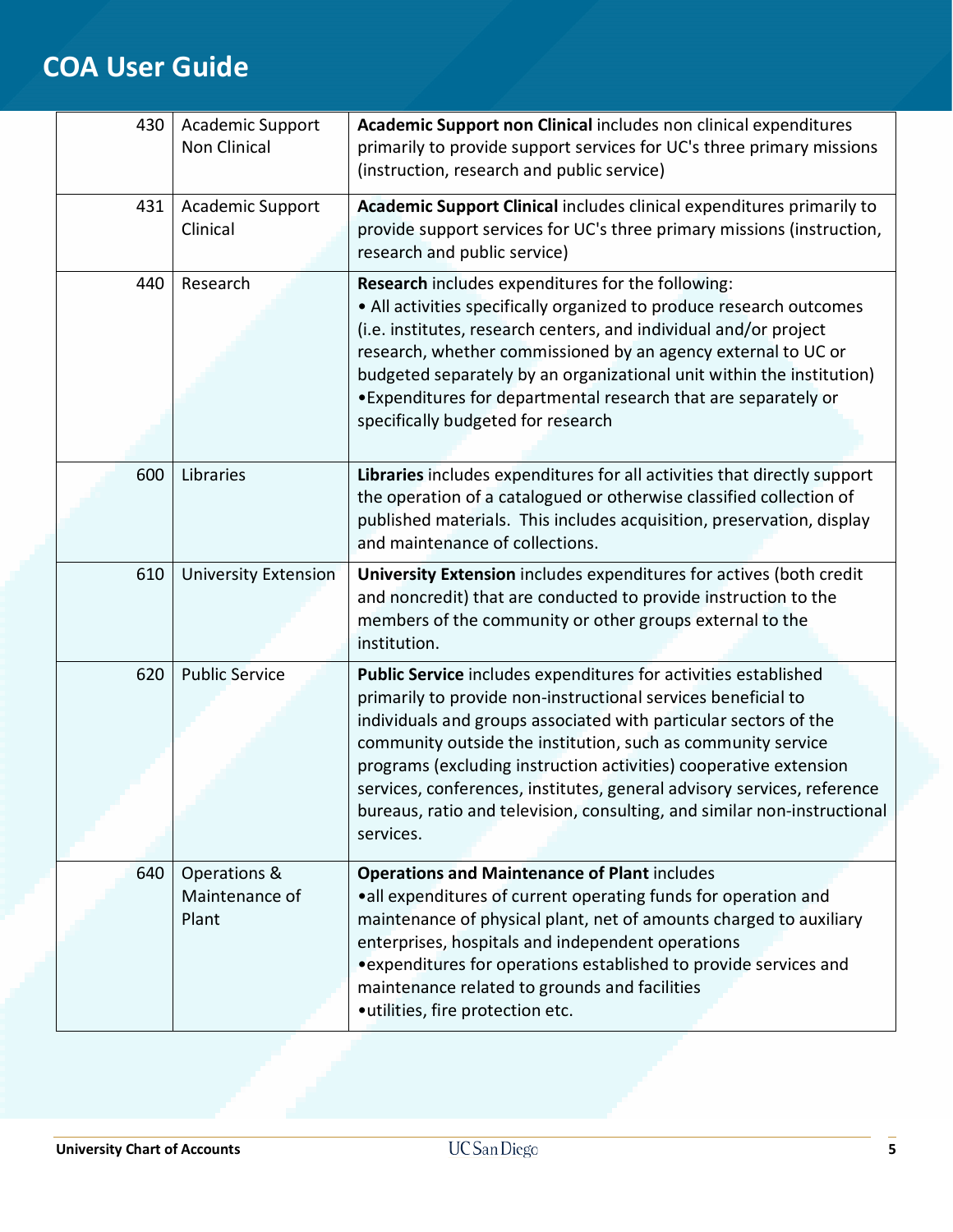| 680 | <b>Student Services</b>                                         | Student Services includes expenditures for the admissions and<br>registrar's offices and for activities whose primary purpose is to<br>contribute to a student's emotional and physical well-being and<br>intellectual, cultural and social development outside the context of a<br>formal instruction program.                                                                                                                                                                           |
|-----|-----------------------------------------------------------------|-------------------------------------------------------------------------------------------------------------------------------------------------------------------------------------------------------------------------------------------------------------------------------------------------------------------------------------------------------------------------------------------------------------------------------------------------------------------------------------------|
| 720 | <b>Institutional Support</b>                                    | Institutional Support includes expenditures for central executive<br>level activities; fiscal operations; administrative data processing;<br>space management; employee personnel and records; logistical<br>activities; faculty and staff support services that are not operated by<br>an auxiliary enterprise and activities involving community and alumni<br>relations                                                                                                                |
| 760 | <b>Auxiliary Enterprises</b>                                    | Auxiliary Enterprises includes expenditures that exist to furnish<br>goods or services to students, faculty, or staff and are managed<br>essentially as self-supporting activities. This category also includes all<br>expenditures relating to the operation of auxiliary enterprises,<br>including expenditures for operation and maintenance of plant and<br>institutional support                                                                                                     |
| 780 | Scholarships and<br>Fellowships/Student<br><b>Financial Aid</b> | Student Financial Aid includes expenditures for:<br>. Scholarships and fellowships financed from either restricted or<br>unrestricted funds, given as an outright grant to student selected by<br>UC<br>• Trainee stipends, prizes and awards (except trainee stipends<br>awarded to individuals who are not enrolled in formal coursework,<br>which are charged to instruction)<br>. Research; or public service grants and<br>• aid to students in the form of tuition or fee remission |
| 790 | Department of<br>Energy laboratories                            | Department of Energy laboratories includes expenditures associated<br>with federally funded Department of Energy research laboratories at<br>Berkeley, Livermore, and Los Alamos                                                                                                                                                                                                                                                                                                          |
| 800 | Provisions for<br>Allocation                                    | Provisions for Allocation category includes funds held for subsequent<br>allocation to campus departments or programs including<br>• merit increases and promotions, range adjustments, staff<br>reclassifications, etc.<br>. Unallocated funds such as undistributed endowment income,<br>unallocated student fees, and scholarship funds<br>•assigned campus budgetary savings target                                                                                                   |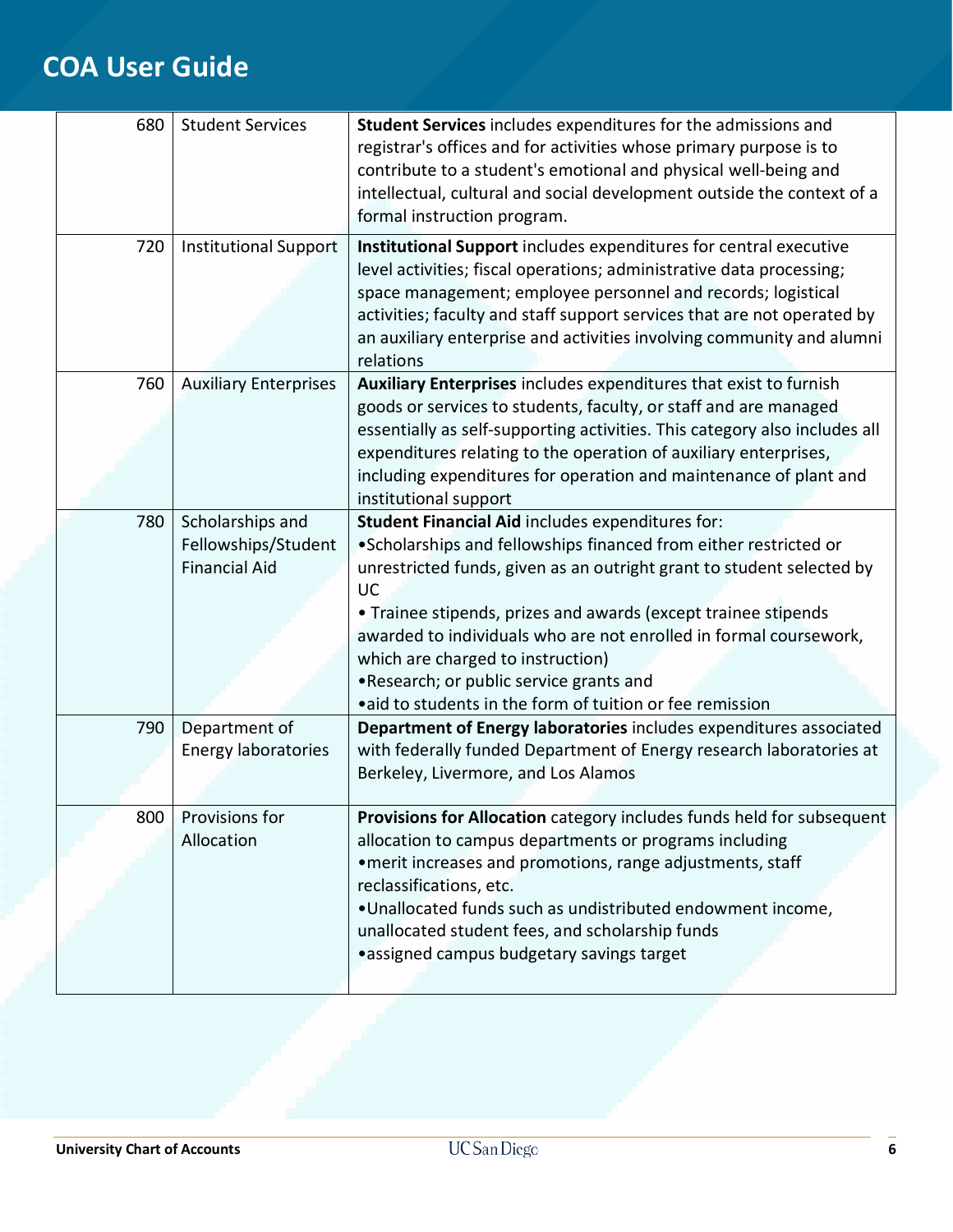#### **Program**

The Program segment is used to record revenue and expense transactions associated with a formalized set of on-going activities that are system-wide or cross-campus/location. The program posting values are assigned by UCOP.

### **Activity**

This segment is used for merchant accounts and internal loan tracking. First two characters of the activity posting values are alpha, indicating the types of the codes.

| <b>Credit Card Clearing Merchant Account</b> |  | <b>CCxxxx</b> |
|----------------------------------------------|--|---------------|
| Internal Loan                                |  | <b>ILXXXX</b> |

## **Location**

This segment is to classify transactions by physical location or capitalizable assets.

| Leading letter of OFC | <b>Description</b>              |
|-----------------------|---------------------------------|
| Location number       |                                 |
|                       | <b>Building in Tririga</b>      |
| G                     | General Improvement             |
| F                     | Infrastructure                  |
| B                     | Library                         |
|                       | Leasehold                       |
| A                     | Intangible                      |
| P                     | Prorated                        |
| R                     | <b>Real Estate</b>              |
| S                     | Software                        |
| V                     | Ship/Vessel                     |
| T                     | Modular office/trailer/portable |
|                       | User defined                    |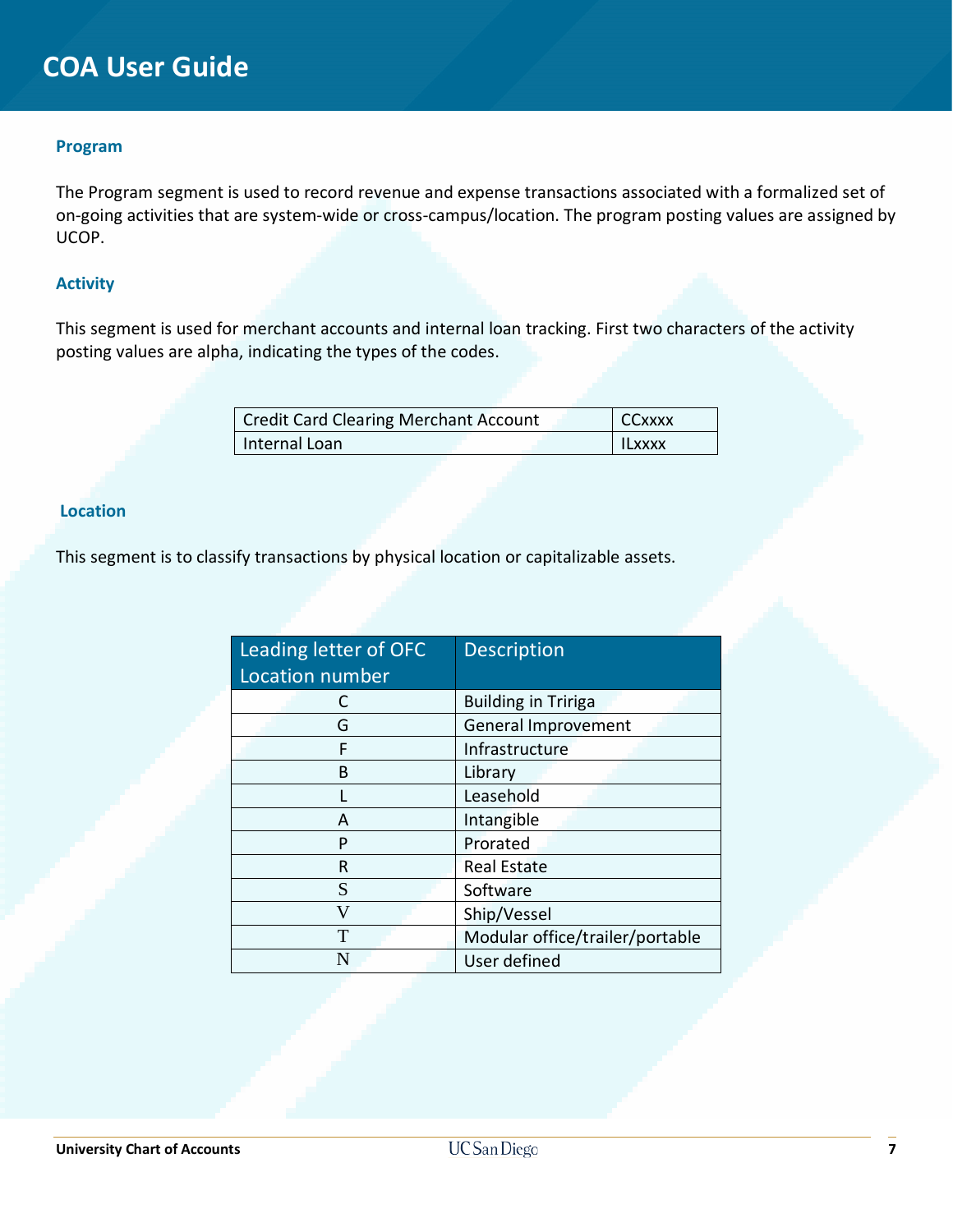## **Implementation of the Chart of Accounts (COA) in the Oracle General Ledger** Sample Chartstring

Entity/Fund/Financial Unit/Account/Funct/Program/Location/Project/Activity/InterEntity/Future 1/Future 2

CFO/Campus Core Funds/BFS General Accounting/Office Supplies/ Institutional Support/Default/Default/Default/Default/Default/Default/Default

16150.13992.5000043.522201.720.000.000000.0000000.000000.00000.000000.000000

### **Cross Validation Rules (CVRs)**

Cross validation rules are built in OFC to prevent certain invalid combinations of chart strings to be used. The intention of CVRs is to simplify the selection of strings while also preventing accidental errors in selecting incompatible strings between segments.

If you enter a chart of accounts string into the system that violates one of the cross validation rules, you will get an error message. An example of the CVRs is that Entity must be used with their respective Financial Units.

#### **Mapping Documents**

All of the active IFIS indexes, funds, orgs, accounts, programs and locations have been mapped to new values in Oracle Financial Cloud. The most recent mapping documents have been loaded and are available for Campus users to view COA crosswalks between the two financial systems using the [Mapped Index Lookup](https://bianalytics.ucsd.edu/ibmcognos/bi/?pathRef=.public_folders%2FCOA%2BMapping%2BExploration%2FReports%2FOFC%2BIndex%2BLookup%2B-%2BCampus%2BView)  [Tool](https://bianalytics.ucsd.edu/ibmcognos/bi/?pathRef=.public_folders%2FCOA%2BMapping%2BExploration%2FReports%2FOFC%2BIndex%2BLookup%2B-%2BCampus%2BView) (Cognos reports).

#### **In Summary**

The new Chart of Accounts:

- Has more segments: Entity, Fund, Financial Unit, Account, Function, Program, Location, Project, and Activity
- Has fewer values for each segment, with clear definitions for what each segment means and strict scrutiny for adding new values
- No more indexes and no faux departments, including 'cost center' orgs for recharge operations

#### **POETAF**

In addition to the Chart of Accounts structure, POETAF information is required for Projects in the Oracle Project Portfolio Management (PPM) module.